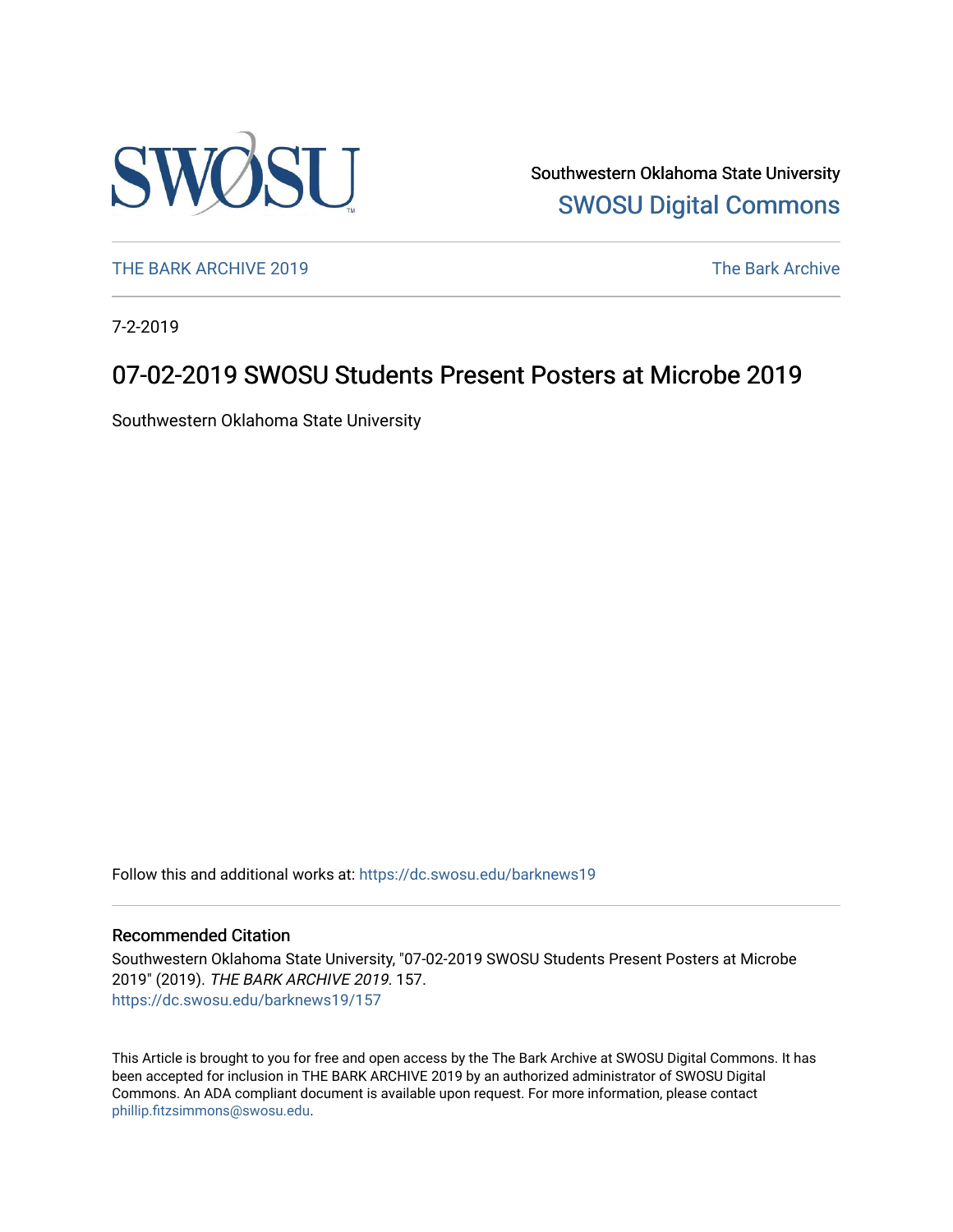

2 July, 2019

# **SWOSU Students Present Posters at Microbe 2019**



SWOSU biology student Kade Ezell of Yukon (Southwest Covenant) recently presented his poster at Microbe 2019, a gathering of over 10,000 microbiologists. (Photo 2) SWOSU biology student Jennifer Abshire also presented her poster at the meeting held in San Francisco.

Southwestern Oklahoma State University biology students Jennifer Abshire of McLoud and Kade Ezell of Yukon (Southwest Covenant) and their research mentor, Dr. Regina McGrane, recently attended Microbe 2019 in San Francisco.

Microbe is a scientific meeting organized by the American Society of Microbiology (ASM) which brings over 10,000 microbiologists together to present their research findings.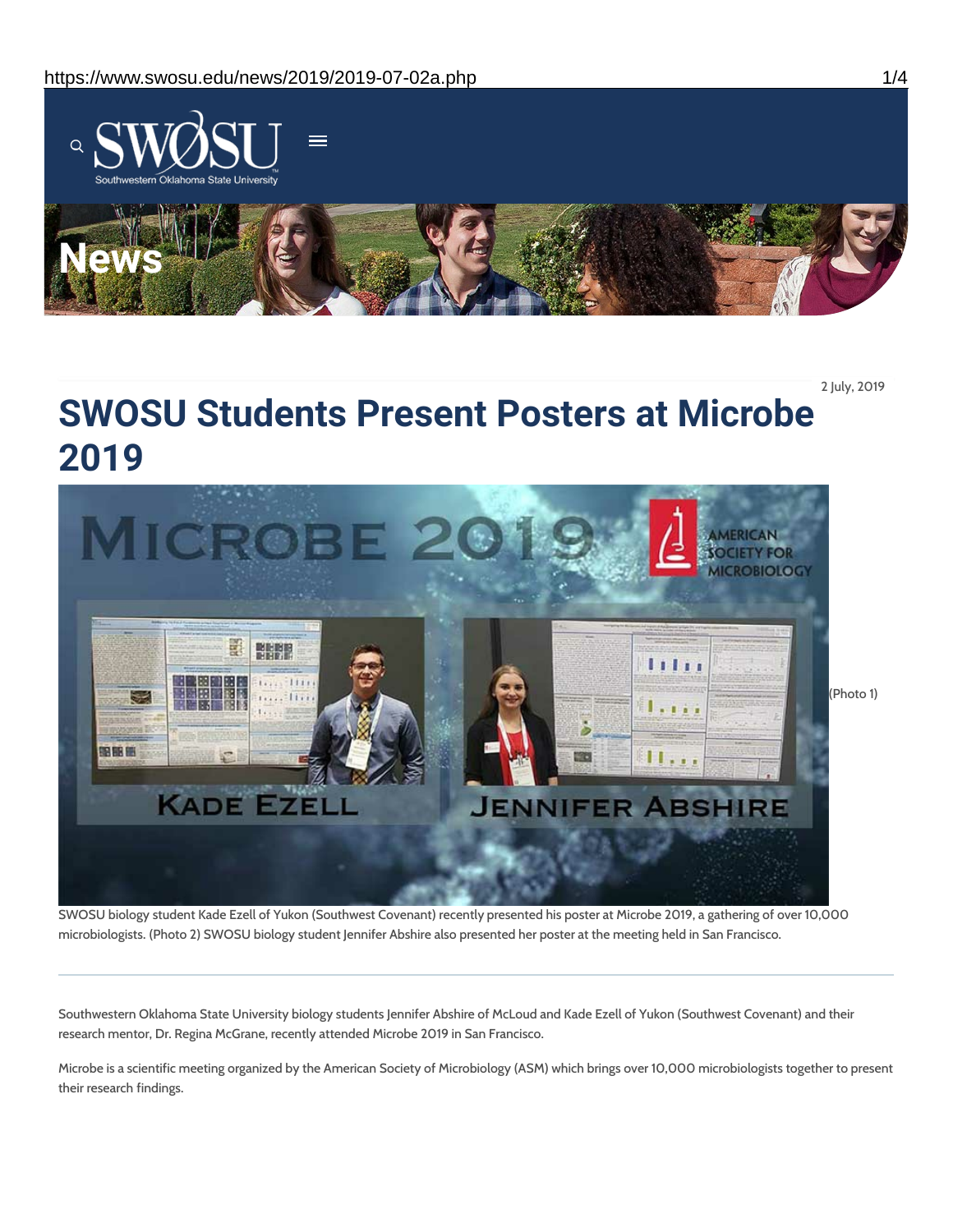### https://www.swosu.edu/news/2019/2019-07-02a.php 2/4

Abshire presented her work: "Investigating the Mechanisms and Impacts of*Pseudomonas syringae*Pili- and Flagella-Independent Motility" in the Molecular Biology and Physiology poster session focused on motility. Ezell presented his work "Investigating the Role of *Pseudomonas syringae* Biosurfactants in Microbial Antagonism" in the Ecology, Evolution, and Biodiversity poster session focused on plant, soil and subsurface microbiology.

As an ASM Undergraduate Research Fellow, Abshire participated in the Microbe Academy for Professional Development. Abshire also participated in ASM Young Ambassadors of Science Retreat as the ASM Ambassador for Oklahoma.

Both students attended symposia showcasing innovative research on bacterial sepsis, antimicrobial resistance, the human microbiome and hostmicrobe interactions. During the opening session, they had the pleasure of hearing Frances Arnold, the 2018 recipient of the Nobel Prize in Chemistry, speak about her work harnessing enzyme evolution.

Funding for the students' travel was provided by the ASM Undergraduate Research Fellowship, ASM Peggy Cotter Early Career Travel Award for Early Career Branch Members, SWOSU Office of Sponsored Programs, and SWOSU Department of Biological Sciences.

| Academics                | D           |
|--------------------------|-------------|
| Administration           | D           |
| Alumni and Foundation    | D           |
| Community                | D           |
| Events                   | D           |
| <b>Faculty and Staff</b> | D           |
| Miscellaneous            | D           |
| Sayre                    | D           |
| <b>Students</b>          | $\mathsf D$ |
|                          |             |

| <b>Archive Links</b> |   |
|----------------------|---|
| 2018                 | D |
| 2019                 | D |
| 2020                 | D |
| Archive              | D |
|                      |   |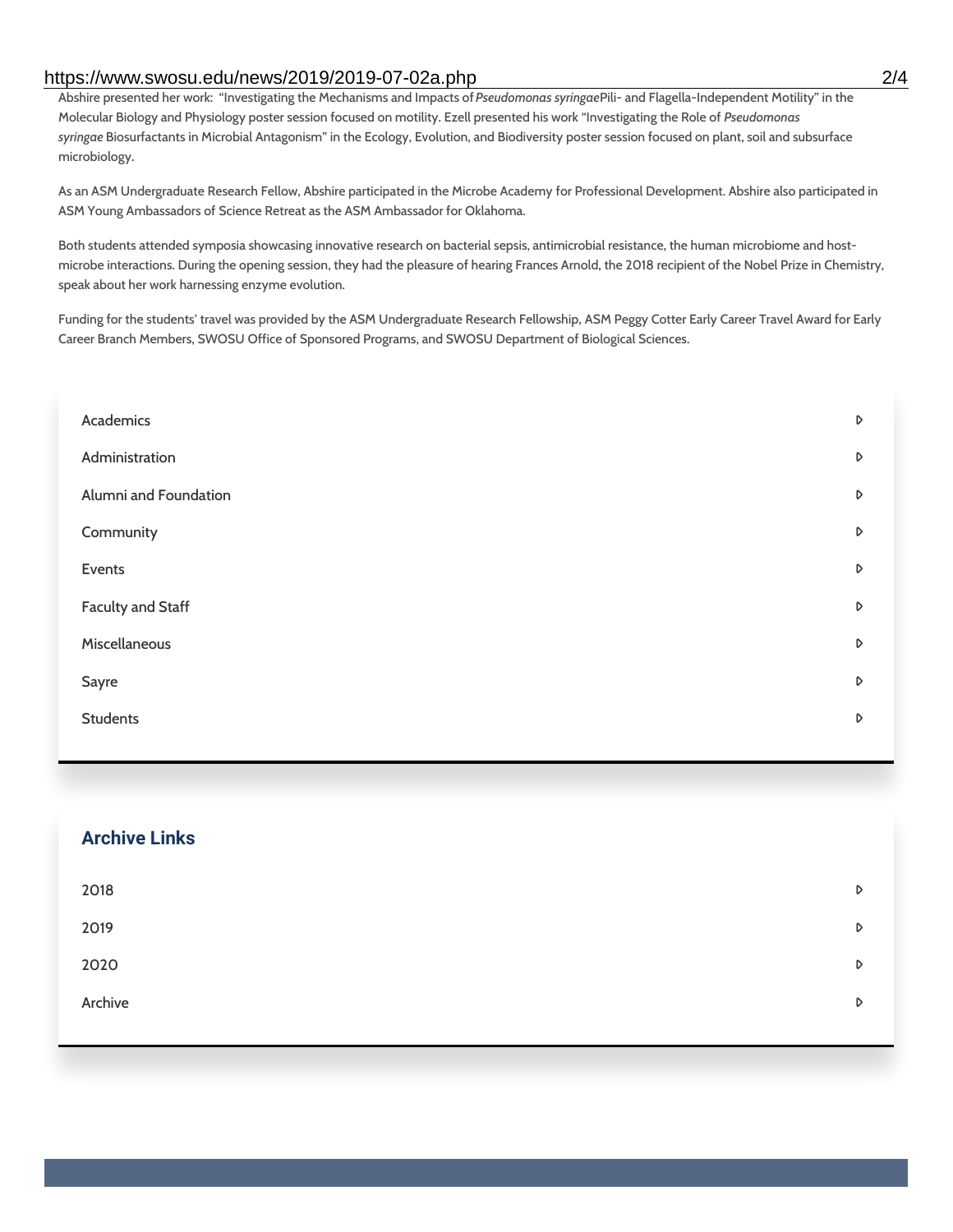### Weatherford Campus

100 Campus Drive Weatherford, OK 73096

## Sayre Campus

409 E Mississippi Ave Sayre, OK 73662

### Connect to Us

fyoth

Contact [Information](https://www.swosu.edu/about/contact.php)

[University/Facility](https://www.swosu.edu/about/operating-hours.php) Hours

[Campus](https://map.concept3d.com/?id=768#!ct/10964,10214,10213,10212,10205,10204,10203,10202,10136,10129,10128,0,31226,10130,10201,10641,0) Map

Give to [SWOSU](https://standingfirmly.com/donate)

Shop [SWOSU](https://shopswosu.merchorders.com/)



**[Directory](https://www.swosu.edu/directory/index.php)** 

[Calendar](https://eventpublisher.dudesolutions.com/swosu/)

[Apply](https://www.swosu.edu/admissions/apply-to-swosu.php)

[GoSWOSU](https://qlsso.quicklaunchsso.com/home/1267)

[Jobs@SWOSU](https://swosu.csod.com/ux/ats/careersite/1/home?c=swosu)